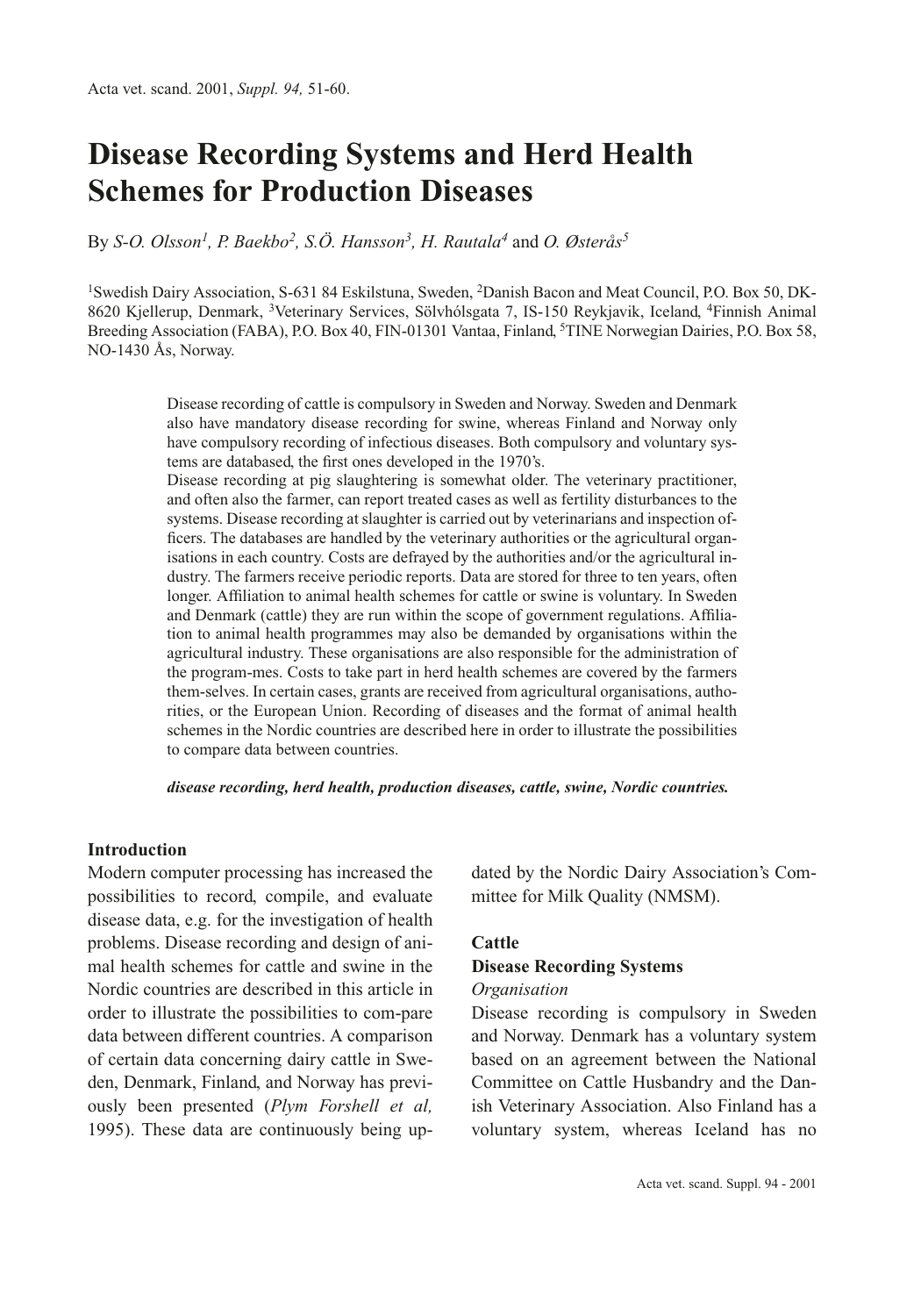recording system similar to for instance the Norwegian "helsekort" (health card).

Computerised recording systems were introduced in Norway already in 1975/76, and in Sweden and Finland in 1982. In Denmark a project was launched in 1990, which was extended and made voluntary in 1991. Sweden, Finland and Norway also have computerised recording systems for AI services. In Sweden the National Board of Agriculture introduced a new computer system in 1999 for the recording of diagnoses and treatments as well as registration of medical preparations with withdrawal periods for treatment of food producing animals. The latest revision of the Norwegian health card system was done in 1999. Among other things, the possibility was then introduced to record type of treatment (conventional or alternative treatment).

In all countries, recordings are made both of treated cases of diseases and fertility disturbances.

The veterinarians are responsible for the recordings. Using special codes, farmers in Sweden, Finland and Norway can also report data to their respective systems. Furthermore, Swedish and Finnish farmers are to keep journals of treatments of food producing animals involving the use of drugs with withdrawal times. Compulsory drug recording will also be introduced in Denmark. Norway has a special treatment certificate for drugs with withdrawal periods, which must be kept for two years.

As from 1999, the National Board of Agriculture is responsible for the Swedish database. Disease data are transferred weekly to the database for milk-recording, administered by the Swedish Dairy Association. In Denmark, all data are compiled in one database, handled by the National Committee on Cattle Husbandry. Data on animal diseases are transferred daily to this database from the veterinary invoicing system. The Agricultural Data Processing Centre

Costs for these respective databases are defrayed in Sweden by the National Board of Agriculture and the Swedish Dairy Association; in Denmark by the National Committee on Cattle Husbandry; in Finland by FABA together with the AI and milk-recording organisations; and in Norway by the farmers and the National Veterinary Authorities.

### *Data Input and Feedback Frequency*

In Sweden, veterinarians must report treatments within one week. Reporting to the invoicing system in Denmark varies between veterinarians from daily to once a month. In Finland the AI technicians transfer disease data from the cow's health card when visiting the herd. Twice a year they also go through all health cards in the herd. In Norway health card data are reported monthly through the milkrecording system. However, diseases according to groups A and B are reported without delay to the official district veterinarian, who in turn reports to the National Veterinary Authorities.

In Sweden, data on animal health and artificial inseminations are stored for a minimum of three and five years, respectively. In Denmark all data have been kept since the project was initiated in 1990. Data from the two previous years are stored in Finland, meaning that by the end of a year there are easily accessible data available for the latest three-year period. For research and other special purposes, data have been stored since 1982. In Norway, records are kept for ten years, and stored data are available from 1979. Swedish farmers receive monthly milk-recording reports plus one annual report. The National Board of Agriculture reports to the veterinary practitioners. In 1999 animal disease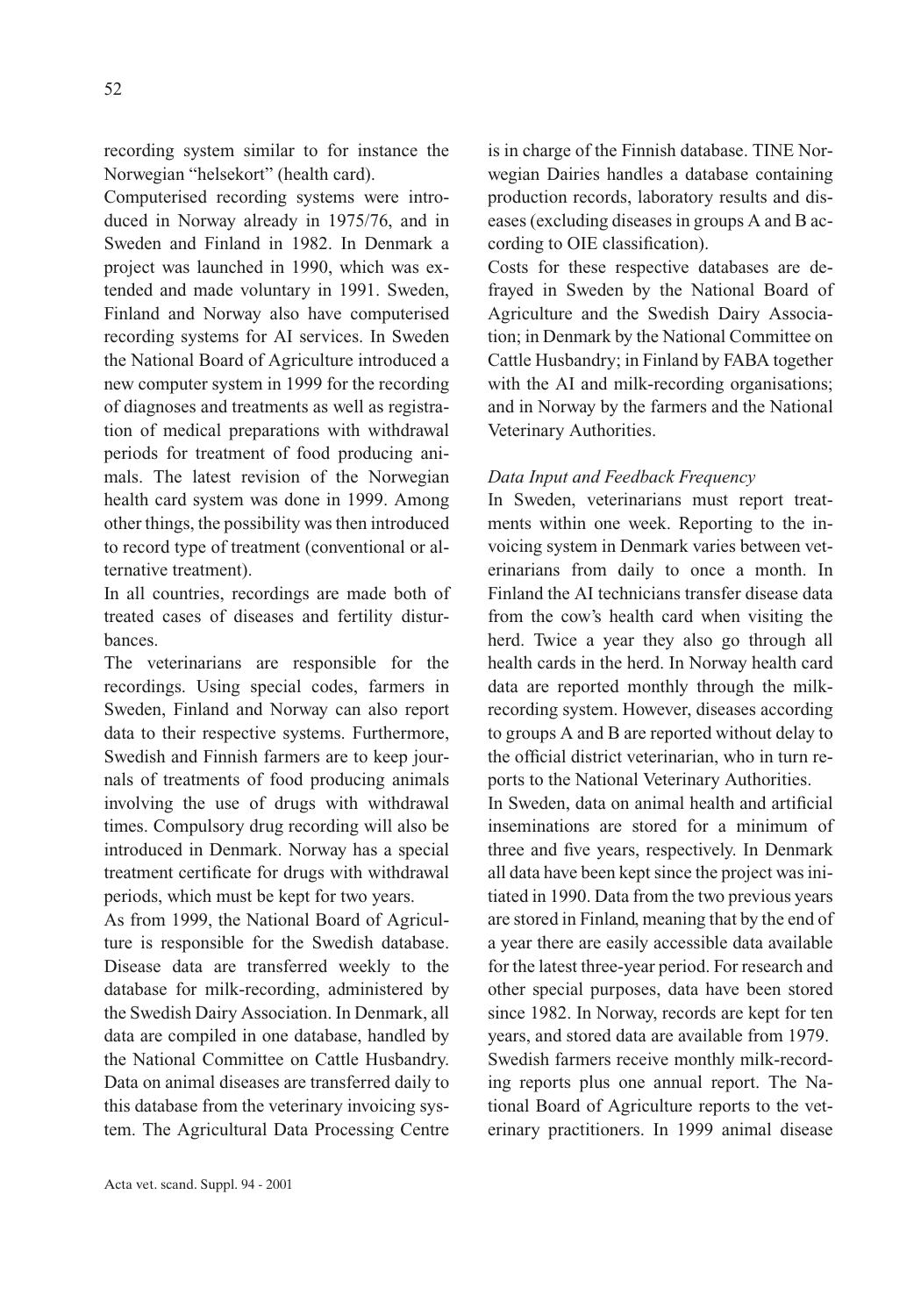data will be accessible to all veterinarians via the Board of Agriculture's Internet Homepage. There will be a number of different qualification levels. After written permission from the farmer, the veterinarians in Denmark may get access to raw data or fixed printouts. Finnish farmers receive reports twice a year, and veterinarians get annual accounts. In Norway the farmers receive reports every second month as a rolling twelve-month report, and also an annual account. Veterinarians and advisory officers employed by TINE Norwegian Dairies receive annual statements of disease frequencies per herd within their region.

# **Herd Health Schemes**

## *Organisation*

Herd health schemes in Sweden are based on regulations issued by the Board of Agriculture, but affiliation is voluntary. Animal health services in Denmark are implemented by legislation. Iceland offers no organised programme. Animal health schemes in Finland and Norway are developed and run on a voluntary basis.

An animal health programme has been available in Sweden since the early 1970's, based on cell count in bulk milk and udder total milk samples, animal disease data, and reproduction data. This scheme is continuously being extended and improved, and has recently developed into a co-operation project between the Swedish Dairy Association and the Board of Agriculture. Farmers and veterinarians in Denmark can enter into agreements on animal health services also without disease recording. Such disease recording is however necessary to make the advisory work meaningful. The first development project in Finland was initiated in 1998. Norway has had animal health schemes since the middle of the 1970's.

Affiliation is not only motivated by legislation, but also by the need for quality assurance and/or production certification. A general conception is that prevention is better than disease therapy.

The Swedish animal health schemes are administered by the Swedish Dairy Association, and in Finland and Norway by the dairy organisations in the respective countries. According to Danish regulations, the Danish veterinarians are responsible for advisory work in the field of animal health.

Costs to participate in a herd health scheme are defrayed by the farmers in Sweden, Denmark and Norway. In Finland the farmers pay part of the costs, and financial grants are also paid by local authorities and dairies. If the farmer has a contract with a veterinarian, the farmer pays the total cost. Development projects in Finland are partly paid through EU funding.

In all countries, the field work is carried out by veterinarians, technicians and local advisory officers.

# *Scheme Format*

The Swedish and Norwegian herd health schemes have a similar design, with 1) general information to farmers, 2) supervision of the health status, 3) investigation and advisory services in cases of herd problems, and 4) followup of the herd health status. In Denmark the veterinarian must visit contracted farmers at an interval of least 20 and not more than 40 days. Drugs may be handed out to the farmers for continued treatment of diseases diagnosed by a veterinarian if the animal is older than 12 months. Drugs can only be given to herds with a signed service agreement, and the usage must be monitored by the veterinarian. In Finland, schemes and development project vary in design.

The detailed application of all schemes varies from case to case depending on the nature of the herd problem.

The selection of herds is made on the basis of computer printouts (cell count, fertility, dis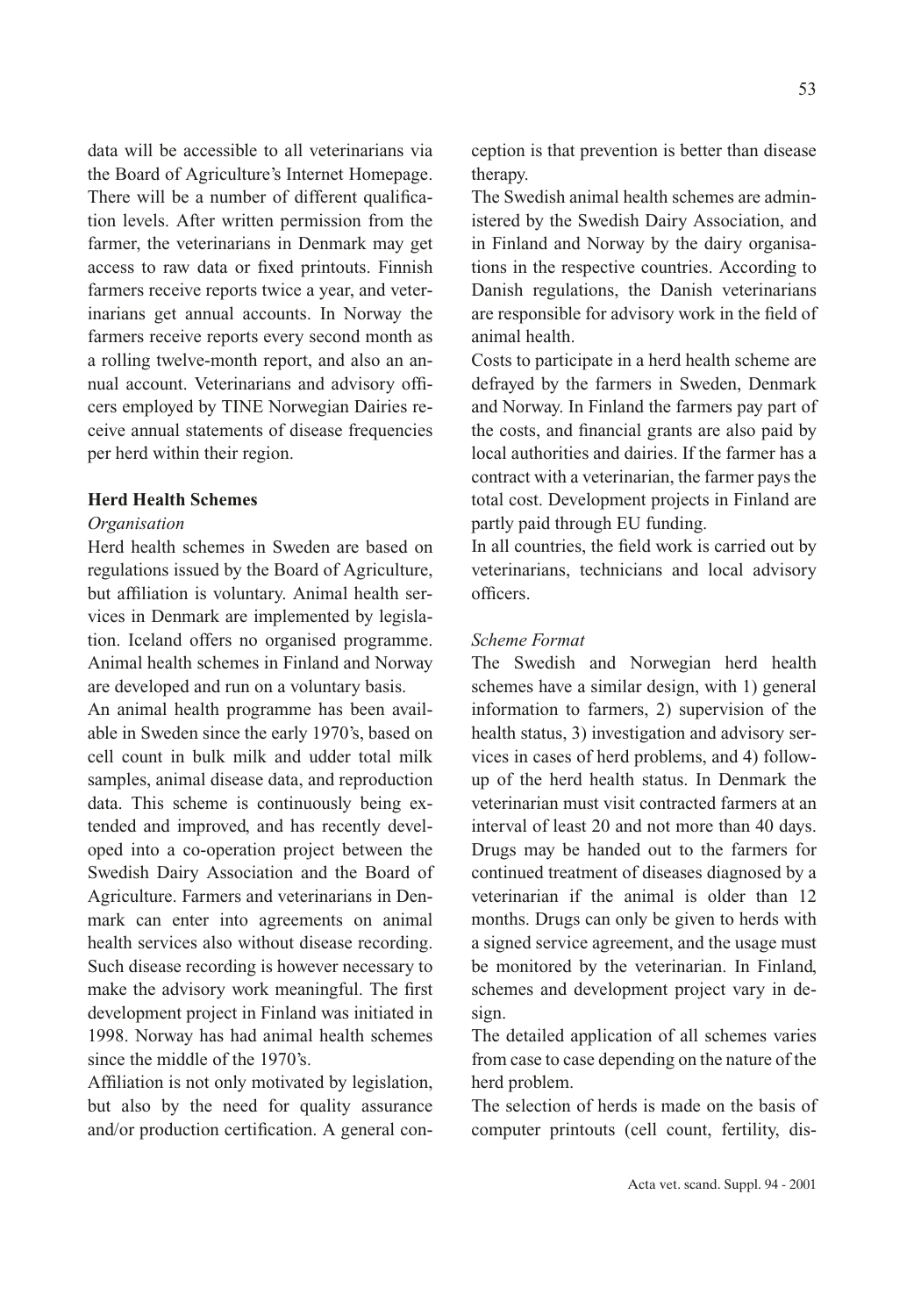eases), on the proposal of a veterinarian, or at the direct request of the farmer. In Finland, inquiries are also sent out to the farmers by mail. In Sweden, affiliation can also be recommended by the dairy co-operative.

Parameters used depend on the disease complex. For example, in a herd with mastitis problems it is natural to use the number of cases with clinical mastitis and the cell count in bulk milk or udder total milk samples. Other parameters used are fertility data, clinical disease frequency, and yield.

Goals for animal health improvement can be set up in co-operation with the farmer and read e.g. as cell count. Comparisons can be made with means for groups of herds, for example within a certain geographic region, breed, or herd size. In Sweden, the economic result in a herd and losses caused by diseases can be compiled, based on the annual milk-recording report. The computer programme "Hälsopengen" will be further developed. No economic evaluations are made in Finland. Norway has economic measurements for mastitis, and such measurements will be developed also for other production diseases.

Evaluations of actions taken in a herd are made at intervals as agreed with the farmer, e.g. once annually or at the start and end of the indoor housing period.

400,000 cells/ml is an alarm level in bulk milk samples. Herds exceeding this limit are obliged to improve the udder health or they will be excluded from delivering milk to the dairy. The largest dairy co-operative in Sweden has set the limit to 350,000.

# *Data Issues*

In Sweden, Denmark, Finland, and Norway, historical data such as cell count, fertility data and disease data from the central database are used as anamnesis.

When visiting a herd, various data are often

recorded on barn environment, management routines, and feeding. These data are often only recorded on paper or in a local computer programme, as the Swedish programme "Individjuver". In Denmark the county veterinary officer may study the visit report issued by the visiting veterinarian.

Data collected during herd visit are not regularly published. However, certain case histories are sometimes described.

There is hardly any overlapping of data, but the different records supplement each other.

## *Current Status*

In Sweden all herds included in the milkrecording scheme (86 percent of all herds) receive accounts of reported diseases. In 1998, 423,000 data units were downloaded from the central database in connection with herd investigations carried out by means of the computer programme "Individjuver" (data on the same individual animal can be downloaded several times). Fifty percent of the herds in Denmark have agreements on advisory services. Veterinarians record all diseases in 70 percent of the herds. In 20 percent of the herds most diseases are recorded, whereas recordings are sporadic in the remaining herds. One reason for this variation may be the availability of a computer. In Norway approximately 20,000 dairy herds (89 percent of all herds) are included in the health card system. About 1,200 visits are made within the scope of the Norwegian Cattle Health Services. In Finland disease recording is carried out in 80 percent of the herds, and about 500 herds take part in various projects with animal health programmes.

# **Swine**

# **Disease Recording Systems**

Disease recording is mandatory in Sweden and in Denmark. Finland, Norway and Iceland only have compulsory recording of infectious dis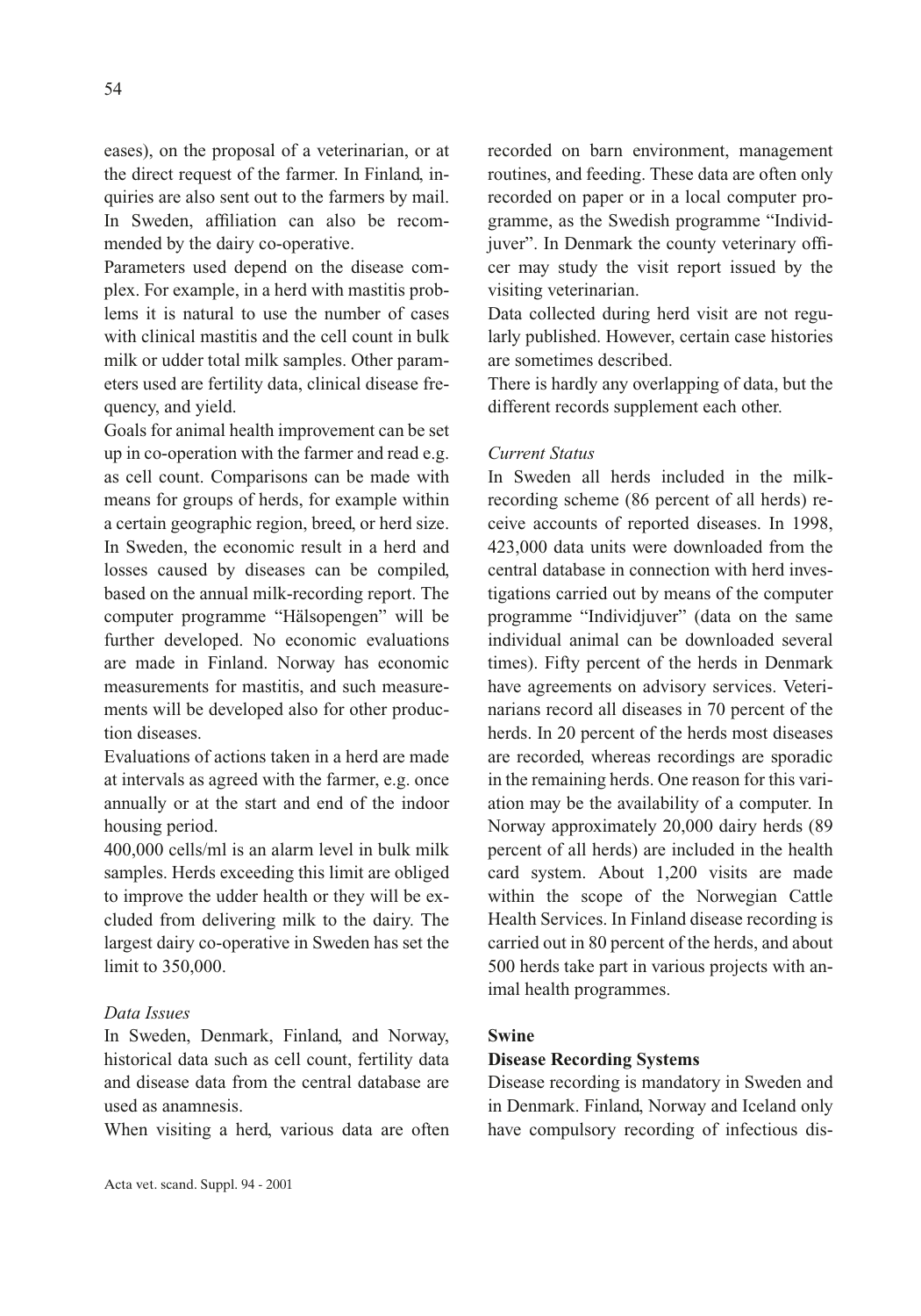eases (according to the OIE classification).

Sweden uses the same system for both cattle and swine. Since 1995, all use of antibiotics in Danish swine production is recorded (preparations, diagnoses, number of animals, age, and identity). Iceland has a disease recording system included in the Agrosoft Pig Recording Database. Some farmers use this system, but there is no central data processing. Finland introduced disease recording via the litter recording in 1983, which is carried out in 20 percent of piglet producing herds. The system can also be used in herds with production of fattening pigs for slaughter. Disease diagnoses, vaccinations, pregnancy tests and health control visits are registered. In Norway, all pig producing herds have a health card for the recording of treated diseases as well as reproductive treatments. Systematic disease recording was carried out by the National Veterinary Authorities in 1990 to 1998 ("RAPP"). Farmer organisations now discuss the design of a new system. The litter recording, "In-Gris", was introduced in 1991 and comprises 50 percent of the sows. Recording of diseases can also be handled by this system.

In Sweden (since the 1960's with the present model), Denmark (since 1925), Finland and Norway, disease recording is also compulsory at meat inspection. In Sweden and Norway recordings are made of abscesses, arthritis, arthrosis, tail-biting, enzootic pneumonia, pleuropneumonia, pleuritis, and so called white spots. In Denmark and Iceland registrations are made of pathological changes in carcasses and organs, which give cause to total or partial condemnation.

Antibiotic therapy in Denmark is recorded by the veterinarian visiting the herd and by the farmer. Also in Finland the drug use is recorded both by the veterinarian and by the farmer. In Norway the health card is kept by the veterinary practitioner. In Sweden, Denmark and Norway,

veterinarians and specially trained non-veterinarians are responsible for the registrations at meat inspection.

A national database for the recording of antibiotic usage will be introduced at the National Veterinary Laboratory in Denmark in the year 2000. Presently, these data are stored by veterinarians and farmers. In Finland, the Agricultural Data Processing Centre is responsible for the database as well as for litter recording. The database for infectious diseases in Norway is handled by the National Veterinary Authorities. The breeding organisation Norsvin or the Norwegian Meat Research Centre will probably be responsible for the future database for other diseases. In Sweden, the Swedish Animal Health Service receives quarterly accounts from the slaughterhouses. The Danish Bacon & Meat Council (DBMC) has access to data from meat inspection, and for this purpose they run a database for their member companies, which cover 95 percent of the production of finishers. Costs involved in the registration of drug usage are defrayed by the farmers. In Finland, the farmer's fee for litter recording also covers costs for disease recording. In Norway, the veterinary authorities pay for the database for infectious diseases. The future database for other diseases will probably be defrayed collectively by the farmers. In Sweden the farmers pay for the recording of diseases. The DBMC bear the costs both for meat inspection and the pertaining database.

#### *Data Input and Feedback Frequency*

In Denmark the use of antibiotics is recorded every month. In Finland, registration and reporting back to the farmers take place as requested two to twelve times a year together with the litter recording report. In Norway, infectious diseases are immediately being reported. The RAPP system involved monthly reports at a regional level. Reporting routines in the future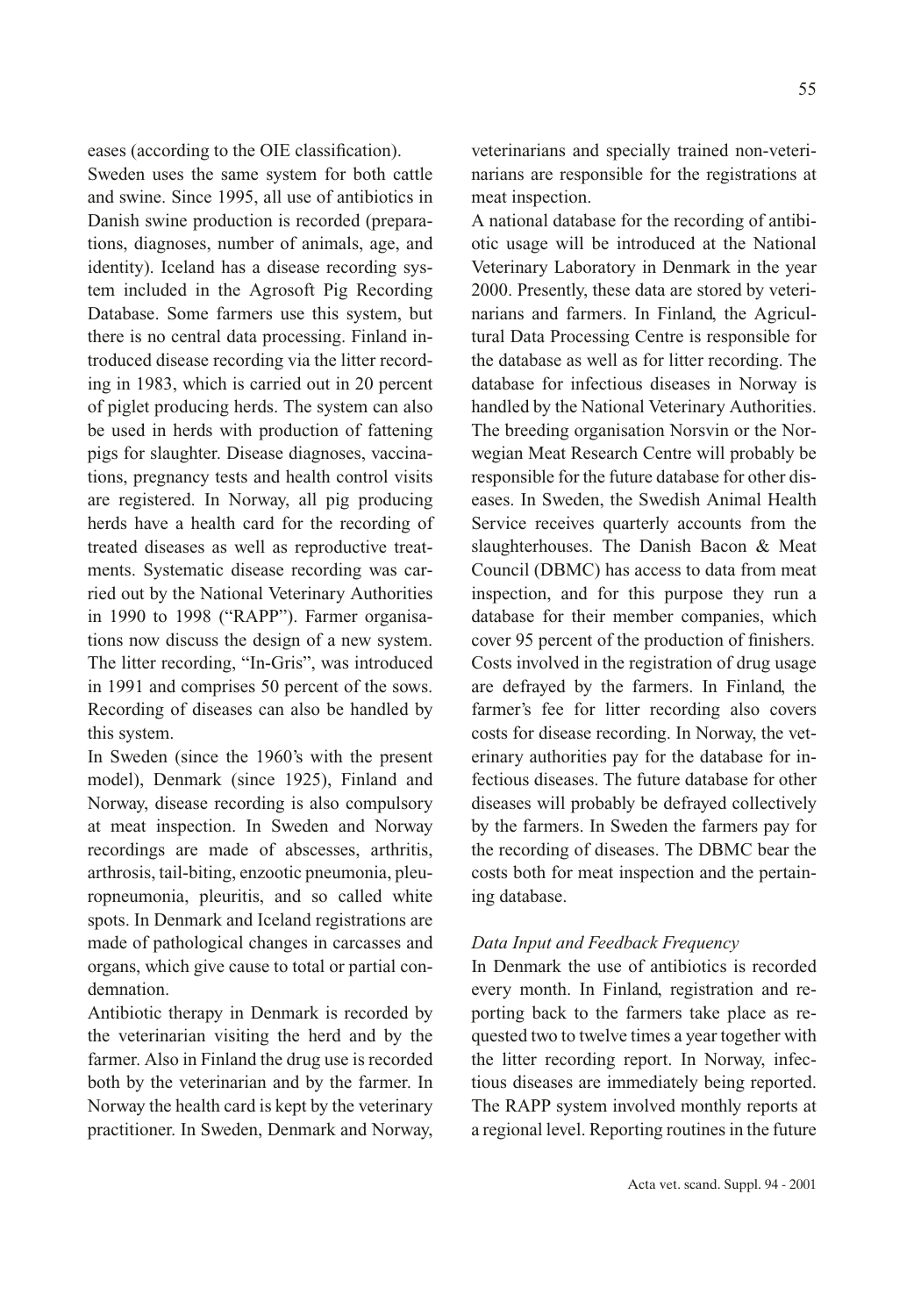system for production diseases have not yet been established. In Denmark, the herd's PRRS status is reported to the farmer every six months, or whenever the status is changed. Danish and Swedish slaughterhouses report meat inspection findings to the farmers within one week. The Swedish Animal Health Service presents quarterly accounts to the farmers. For internal use, the DBMC compiles a monthly national account of inspection findings. In Iceland, a veterinarian specially trained in swine diseases makes recordings of disease findings at the slaughterhouses. These recordings are used in the advisory work and as an instrument to decrease the disease frequency in pig herds. Results from these recordings are sent to the farmers twice a year. In Finland, meat inspection findings at slaughterhouses are reported to the farmers twice a year, and in Norway once quarterly.

Slaughterhouses in Sweden and Denmark are responsible for reporting back to the farmers. In Denmark the responsibility to report antibiotic usage lies on the veterinarian. In Finland, disease reports are compiled by the Agricultural Data Pro-cessing Centre.

Swedish slaughter data are stored for ten years. All data from pig slaughtering within the DBMC have been electronically stored from 1994. National summaries are available for several years back. In Iceland, data from disease recordings from 30 to 50 percent of slaughtered pigs are stored in a database kept by the veterinarian specialising in pig diseases. In Finland data are available from 1983. All disease data in Norway are stored in a central database.

Both for **cattle** and **swine** under-coverage may occur, which limits the usability of the records. One contributory cause is the readiness of the farmers to call for a veterinarian in cases of disease; another cause being the fact that treatments carried out by the farmers themselves are not recorded; and a third fact may be the failure

of the veterinarian to keep a journal. Certain diagnoses can easily be regarded as "routine", as for instance piglet diarrhoea, and are therefore not reported. Mortality at the production of finishers is not being registered (SE). Evaluations at meat inspection of pigs may vary between slaughterhouses. Furthermore, certain diseases are not registered, e.g. enzootic pneumonia (DK), or they are included in a wider concept, such as pneumonic lesions (SF). In cattle, under-coverage of ketosis, digital diseases, and diseases in calves and young stock are likely to be common.

# **Herd Health Schemes**

Swedish herd health schemes are based on regulations issued by the National Board of Agriculture. Affiliation is voluntary but necessary for quality assured production. In addition, monitoring programmes are available for a.o. PRRS and salmonella. Affiliation in Denmark to the SPF programme and the PRRS database is voluntary. There are no government regulations. However, infection with PRRS virus is liable to notification. Monitoring of the salmonella status in finishers is run according to government regulations. In Finland, breeding herds are required to be affiliated to a health scheme supervised by veterinary authorities. Herds must be free from enzootic pneumonia, pleuropneumonia, atrophic rhinitis, dysentery, *Clostridium perfringens* type 1, mange, and a number of diseases, which normally do not exist in this country. In principle, piglet producing herds must be free from the same diseases as the breeding herds. In this way, herds with production of finishers can be kept free from diseases within the scope of voluntary health program-mes. In Iceland, some farmers have voluntarily signed agreements with a veterinary practice for consultation in the field of swine diseases. The Veterinary Services of the Ministry of Agriculture organises screenings for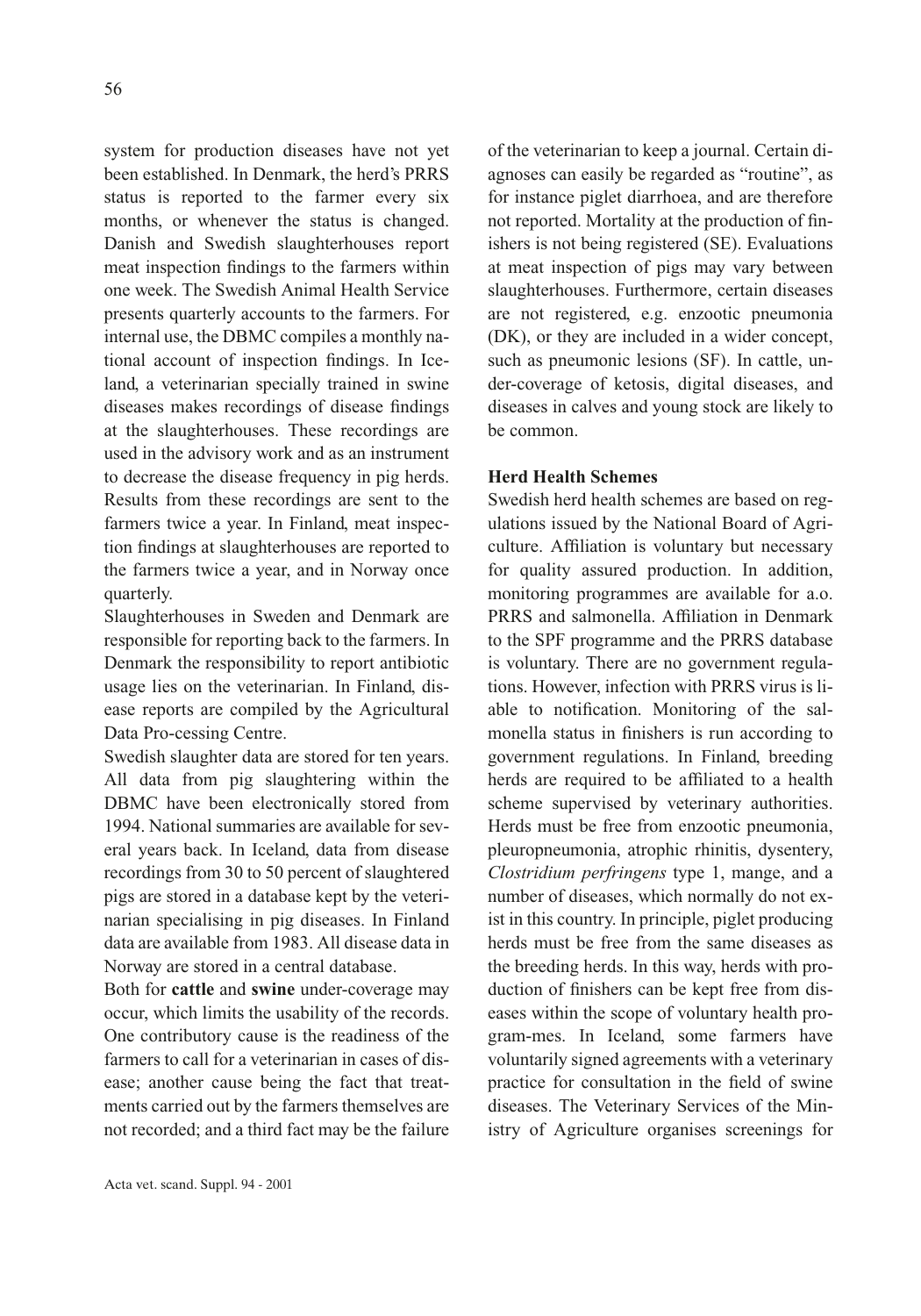various diseases and, if necessary, initiate eradication programmes (*Mycoplasma hyopneumoniae,* dysentery, mange).

DBMC and Norsvin demand affiliation to a health scheme for breeding herds and multiplying herds. The Norwegian scheme comprises mainly infectious diseases. There is also a voluntary health scheme for all swine herds, which aims at improving the animal health, production quality and production economy. In 1999 the slaughterhouses introduced a new quality system for weaned pigs – "Helsegris". The piglets are to be free from infection with *Mycoplasma hyopneumoniae,* swine dysentery, sarcoptic mange, and atrophic rhinitis. The herds must also meet certain disease control requirements, and the piglets must be delivered directly to the producer of finishers. An annual certificate from the veterinary practitioner is demanded. Herds infected with *Mycoplasma hyopneumoniae,* but otherwise meet the abovementioned requirements, are allowed to sell piglets as "Primagris/ Samgris".

Health care for breeding herds and piglet producing herds in Sweden dates back to the early 1940's. Health care services for finishers started in 1988. The Danish SPF scheme was launched in 1968. The PRRS database was established in 1996. The Norwegian Pig Health Service started in 1988.

The Danish PRRS database contains data on the herd status. Breeding and multiplying herds are also certified as to their salmonella status. With the aid of the SPF scheme a well defined health status can be maintained with regard to *Actinobacillus pleuropneumoniae, Mycoplasma hyopneumoniae,* toxin producing *Pasteurella multocida, Serpolina hyodysenteriae, Sarcoptes scabei* and *Haematopinus suis.* DBMC demands the breeding and multiplying herds to be registered in the PRRS database. Sow herds wishing to sell their surplus piglets are recommended by the trading organisations to participate in the scheme. In Finland the schemes are aiming at different infectious diseases such as mycoplasma infection, atrophic rhinitis, dysentery, and others.

The Swedish Animal Health Service has the overall responsibility for swine health services in Sweden. A subsidiary company to DBMC handles the SPF programme. The PRRS database is administered by the National Committee for Pig Breeding, Health and Production. Health schemes in Finland are run by the larger slaughterhouses. The Norwegian Pig Health Service is a central organisation, while the health schemes are handled by the regional slaughterhouses.

In Sweden the farmers pay for all costs for affiliation to a health programme. In the SPF scheme the farmers also defray all costs, which vary depending on herd type. Breeding and multiplying herds receive monthly visits. Production herds are visited four times a year. Administration and information pertaining to the PRRS database are paid for by the National Committee for Pig Breeding, Health and Production. The farmers pay for sampling and analyses. In Iceland the farmers pay all expenses for veterinary consultation. In Norway the National Veterinary Authorities cover financially the compulsory programme for breeding and multiplying herds, whereas the voluntary scheme is paid for by the farmers.

Field work in Sweden is carried out by regional veterinarians employed by the Swedish Animal Health Service, who in turn engage experts in the fields of buildings, feeding and breeding. Herd visits in breeding and multiplying herds within the SPF programme are carried out by DBMC personnel. Local veterinarians visit the production herds. In Iceland the veterinary practitioners and the veterinarian specialising in pig diseases take part in field work and advisory services when required. In Finland, veterinarians specialising in swine health and em-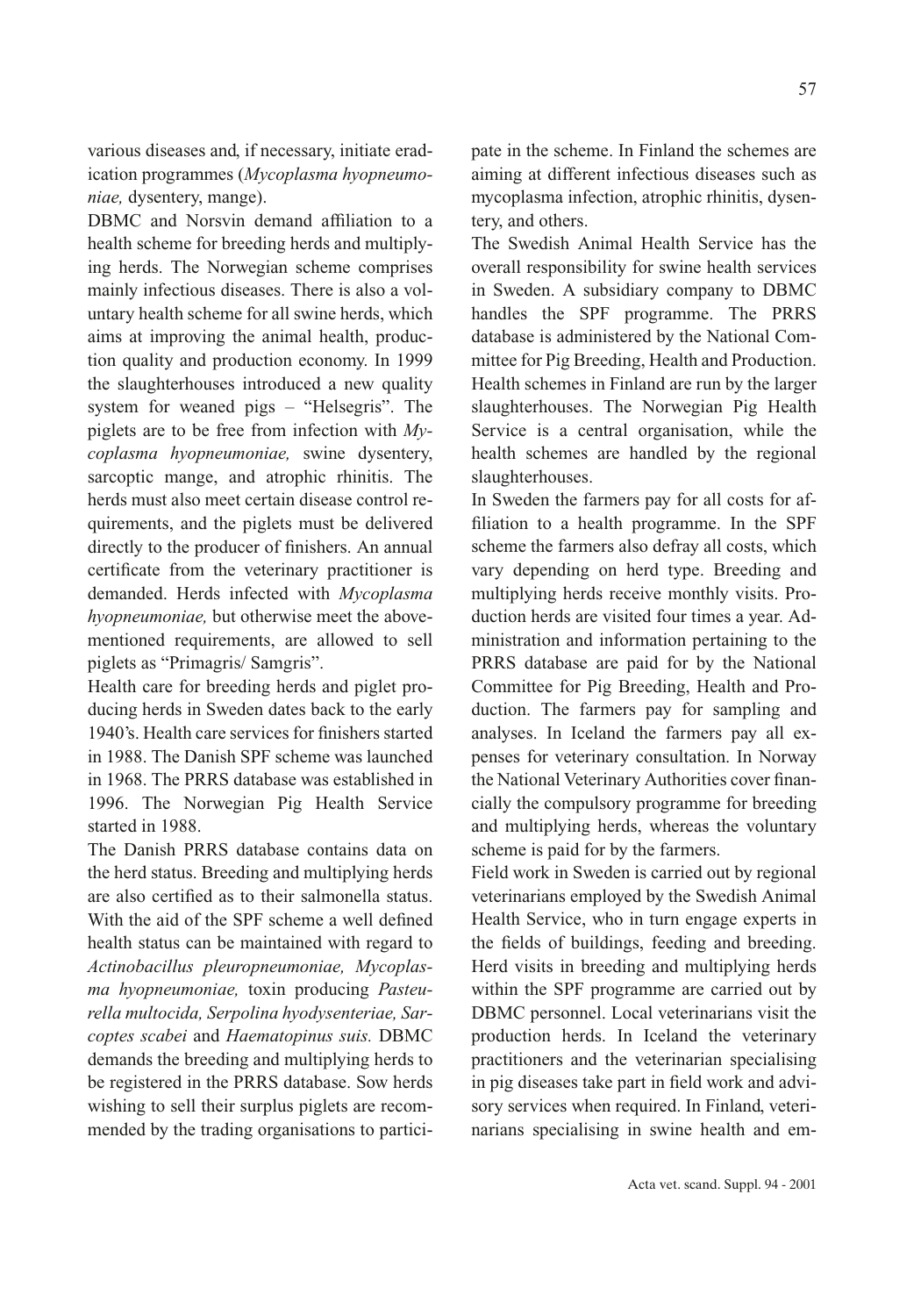ployed by the slaughterhouses visit problem herds. Veterinary practitioners, advisory staff from the slaughterhouses, and other advisory officers when needed, are in charge of the Norwegian field work.

## *Scheme Format*

The Swedish herd health scheme for swine offers the same services to all herds. In the SPF scheme, which also comprises PRRS, the services vary with regard to herd status (SPF, MS [herds infected with *Mycoplasma hyopneumoniae] or lower level*). Breeding and multiplying herds are also certified with respect to their salmonella status. Veterinarians in Iceland make regular calls to contracted farms in order to discuss problems that might occur and to propose corrective measures in co-operation with the specialised veterinarian. Norway offers different levels of affiliation to swine health schemes:

- a simple format, involving general information to the farmer four times a year, comments on the quarterly reports from meat inspection and a copy of the "In-Gris" annual report to the herd veterinarian;
- another alternative with contracted monthly visits by a veterinarian;
- breeding and multiplying herds get quarterly visits by the official district veterinarian;
- "Helsegris".

Herds in Sweden with production of finishers, and which are among the 10 percent most disease-laden herds for any inspection finding, are flagged, and if the same remark reoccurs during two consecutive quarter periods, the herd is offered advisory services from a veterinarian or other expertise, provided that the herd is affiliated to the Swedish Animal Health Service. Herds refusing visits are reported to the Board of Agriculture, who can order an investigation. In Denmark the farmers receive information about the PRRS database through letters and agricultural magazines. Information on the SPF scheme is given on affiliation. In Norway it generally is the veterinary practitioner or advisory officers from the slaughterhouse who recommend affiliation to herd health schemes.

The health status of Swedish herds with production of finishers is monitored by means of clinical observations and compilations of meat inspection findings. Besides observation of clinical indications of disease in SPF herds, serological tests are performed monthly in breeding and multiplying herds with regard to *Actinobacillus pleuropneumoniae* (Ap) and *Mycoplasma hyopneumoniae* (Mh), and by means of nasal swab tests twice a year with a view to the toxin producing *Pasteurella multocida.* In production herds, serological tests for Ap and Mh are carried out once a year. As for PRRS, breeding and multiplying herds are required to have serological examinations of ten samples each month, and production herds must take 20 samples once a year or an antibody test with regard to PRRS in meat juice in 40 samples over a year. In Norway all diagnoses are used from the health cards, as well as different data depending on herd category from "In-Gris" concerning production, reproduction and health, such as matings, farrowings, living and stillborn pigs, birth weights, weaning, weight at reception and slaughter, feed consumption, data from the quarterly meat inspection reports, and environmental factors registered during the herd visit.

The goal in Sweden is to continuously improve the health situation in flagged herds. The aim of the SPF programme is to keep the herds free from the specified diseases. Breeding and multiplying herds must be free from dysentery and sarcoptes mange, and most of the herds are in the SPF programme. The PRRS database only records the herds' health status. Iceland has set up a five-year plan (ending in 2002), aiming at a national clearance of mange and dysentery. In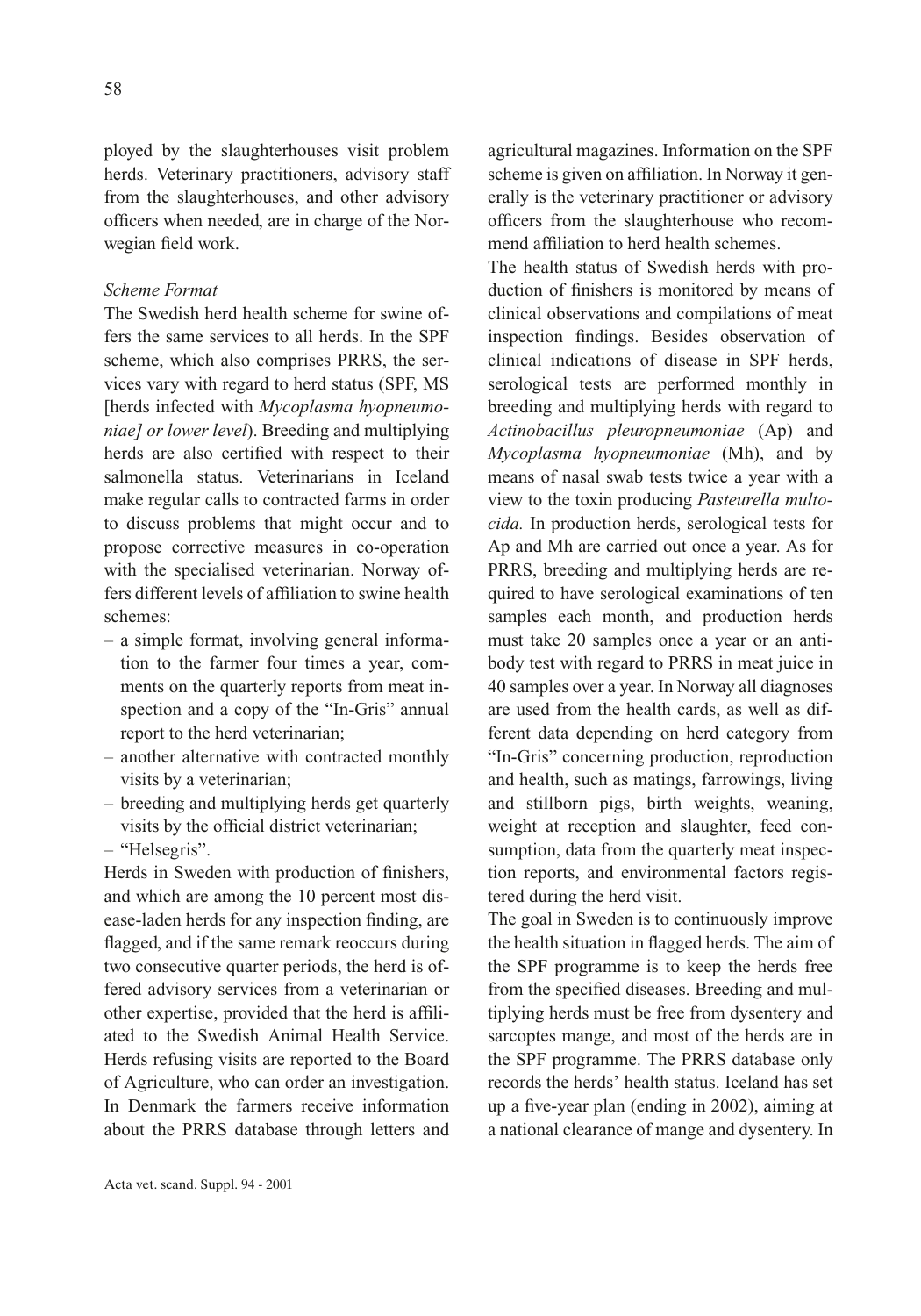Norway the goal is to attain national freedom from sarcoptes mange in the year 2000, and that certain regions will be freed from infection with *Mycoplasma hyopneumoniae* in 2002. A general conception is to keep breeding and multiplying herds free from infectious diseases (according to OIE classification) as well as from *Mycoplasma hyopneumonia* infection, swine dysentery and atrophic rhinitis. Certain disease control requirements must also be met. Similar requirements also exist for vendors of "Helsegris". Individual goals are generally set for other herd categories.

No economic weights have been added for the presence of diseases in a herd.

Clinical indications of diseases in an SPF herd, seroconversions or findings at meat inspection lead to immediate follow-up by a veterinarian in order to verify or cross out suspicion of disease. In cases when control samples turn out positive in a herd free from PRRS, the farmer, the herd veterinarian and the trade organisations are informed. Additional samples are taken to clarify the herd status. In Norwegian breeding and multiplying herds and in herds selling "Helsegris" the certificate is revoked, should any of the specified diseases occur in the herd. A new certificate is not issued until the herd has been cleared from the disease.

# *Data Issues*

The Swedish health care service for finishers employs historical data for quarter periods and year. Generally, no historical data are used in the SPF scheme. Herds with repeated reinfection and culling are normally unable to have their SPF status renewed. The PRRS database contains herd data, analysis results and changes of the PRRS status. In Iceland the veterinarian uses data from the disease recording as well as meat inspections findings at slaughter. As a rule, there is no co-ordination in Finland between disease data collected via the litter recording system and the health schemes run by the slaughterhouses. The health schemes have their own recordings covering a.o. laboratory results, inspection findings at slaughter, and feeding data. The "In-Gris" herds receive annual herd reports. Periodic reports are produced on request. The quarterly meat inspection report shows the herd's disease incidence together with the slaughterhouse average.

In Sweden written notes are taken on various observations made during herd visits, but a computerised system is presently being evaluated. At health check-ups in SPF herds, indications of clinical diseases are noted together with results from laboratory tests and changes in the production result.

Compilations of data from meat inspection in Sweden are published quarterly, stating means for each slaughterhouse and the variation between herds. Data from the SPF scheme are not regularly published. However, certain case histories are reported, e.g. the frequency of reinfections. The prevalence of PRRS is regularly reported nationally as well as regionally to farmers and veterinarians.

Affiliation to the PRRS database is voluntary. For this reason, disease incidences may be underestimated. The absence of anamneses at samplings may lead to incorrect conclusions as to the health status of the herd. Results from serology and other laboratory tests in the SPF scheme are computer stored. Other data are only available on paper and consequently not as easily accessible. In Norway disease data for 1999 are missing, except for diseases in groups A, B, and C.

Sweden has 7,400 producers of finishers, 1,400 of which are affiliated to the Swedish Animal Health Service. These herds represent 70 percent of Swedish pig slaughtering. 3,600 herds participate in the SPF programme, corresponding to approximately 20 percent of all Danish pig herds. The PRRS database comprises a to